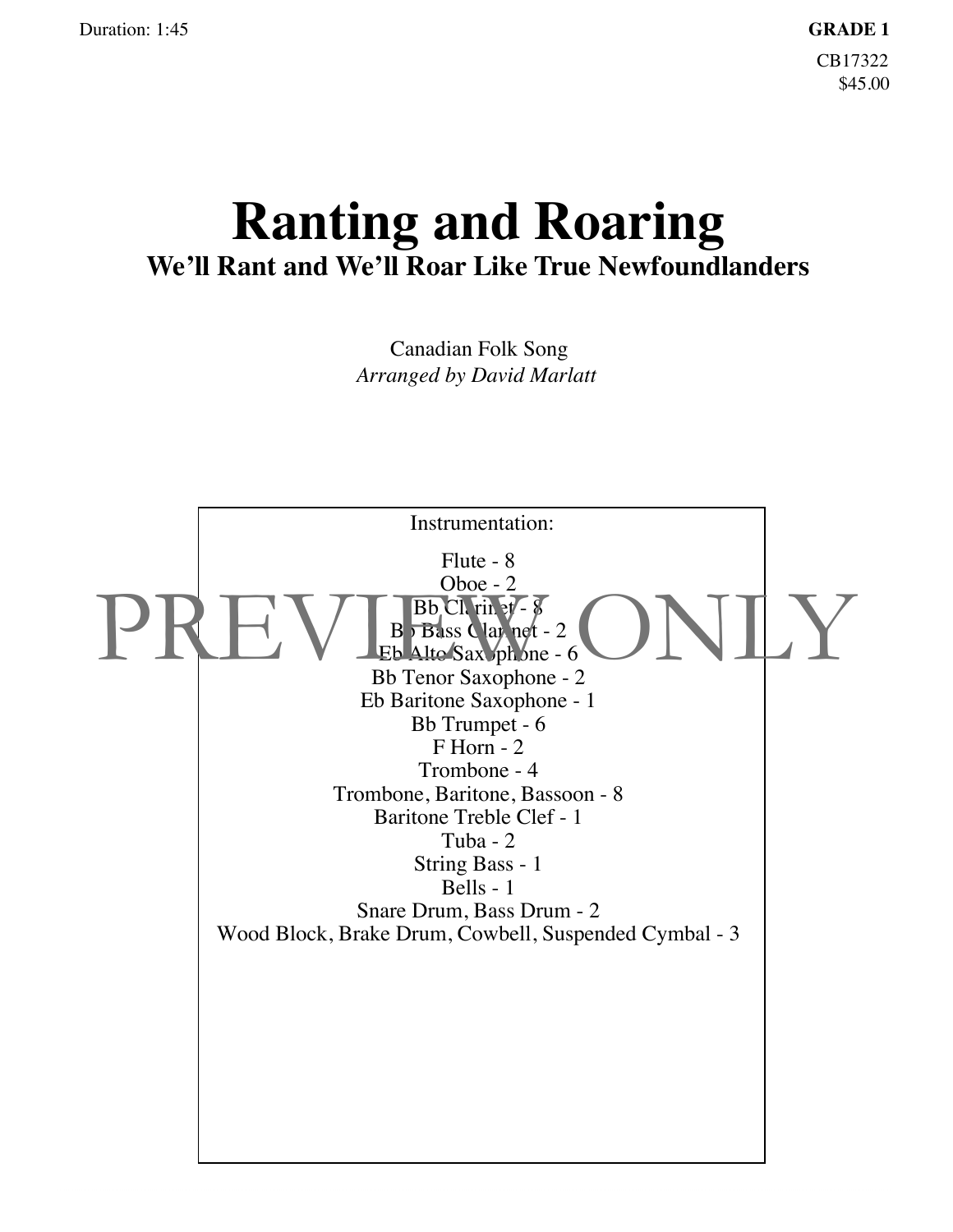**PUBLICATIONS EIGHTH NOTE** 

## Ranting and Roaring We'll Rant and We'll Roar Like True Newfoundlanders

## Canadian Folk Song

*Arranged by David Marlatt*

Also called *The Ryans and the Pittmans*, this popular Newfoundland folk song has been sung and danced to on the East Coast of Canada since the early 1900s. The lyrics tell of a sailor, named Bob Pittman, who wants to sail home to marry his sweetheart.

The tune is based on a traditional English shanty, *Spanish Ladies*, which describes headlands sighted on a sailor's homeward voyage through the English Channel. *Spanish Ladies* has a number of variants: New England whalers sang of *Yankee Whalermen*, while their Pacific counterparts sang of *Talcuhano Girls*. A more landlocked drover's version surfaced in Australia as *Brisbane Ladies*.

This arrangement, for beginning band, uses less than an octave in all parts except the flute and alto saxophone. The tune is stated twice before *The party gets a little raucous...* at bar 39. This fun 4 bars should be played loudly and the clashes and percussion effects can really be brought out. The tune is then played by the low guys.

At 61, the tempo increases quite a bit and should feel in 1 until the dramatic few bars at 80. The piece roars to a conclusion with a solo brake drum (or cowbell).

ISBN: 9781771573832 CATALOG NUMBER:CB17322 COST: \$45.00 DURATION: 1:45 DIFFICULTY RATING:GRADE 1 Concert Band *Refrain:* We'll rant and vettle oar like rue Newfoundlanders We'll  $r_i$  nt and we'll roar on deck and below Until we see bottom inside the two sunkers When straight through the Channel to Toslow we'll go. My name it is Robert, they call me Bob Pittman I sail in the Ino with Skipper Tom Brown I'm bound to have Polly or Biddy or Molly As soon as I'm able to plank the cash down. I'm a son of a sea cook, and a cook in a trader I can dance, I can sing, I can reef the mainboom I can handle a jigger, and cuts a fine figure Whenever I gets in a boat's standing room. If the voyage is good, this fall I will do it I wants two pounds ten for a ring and the priest A couple of dollars for clean shirts and collars And a handful of coppers to make up a feast. *This folk song arrangement is part of a collection for young band celebrating Canada's 150th anniversary since joining Confederation.* Review of the Channel to Toslow we'll go with the State of the Channel of Toslow we'll go

## **www.enpmusic.com**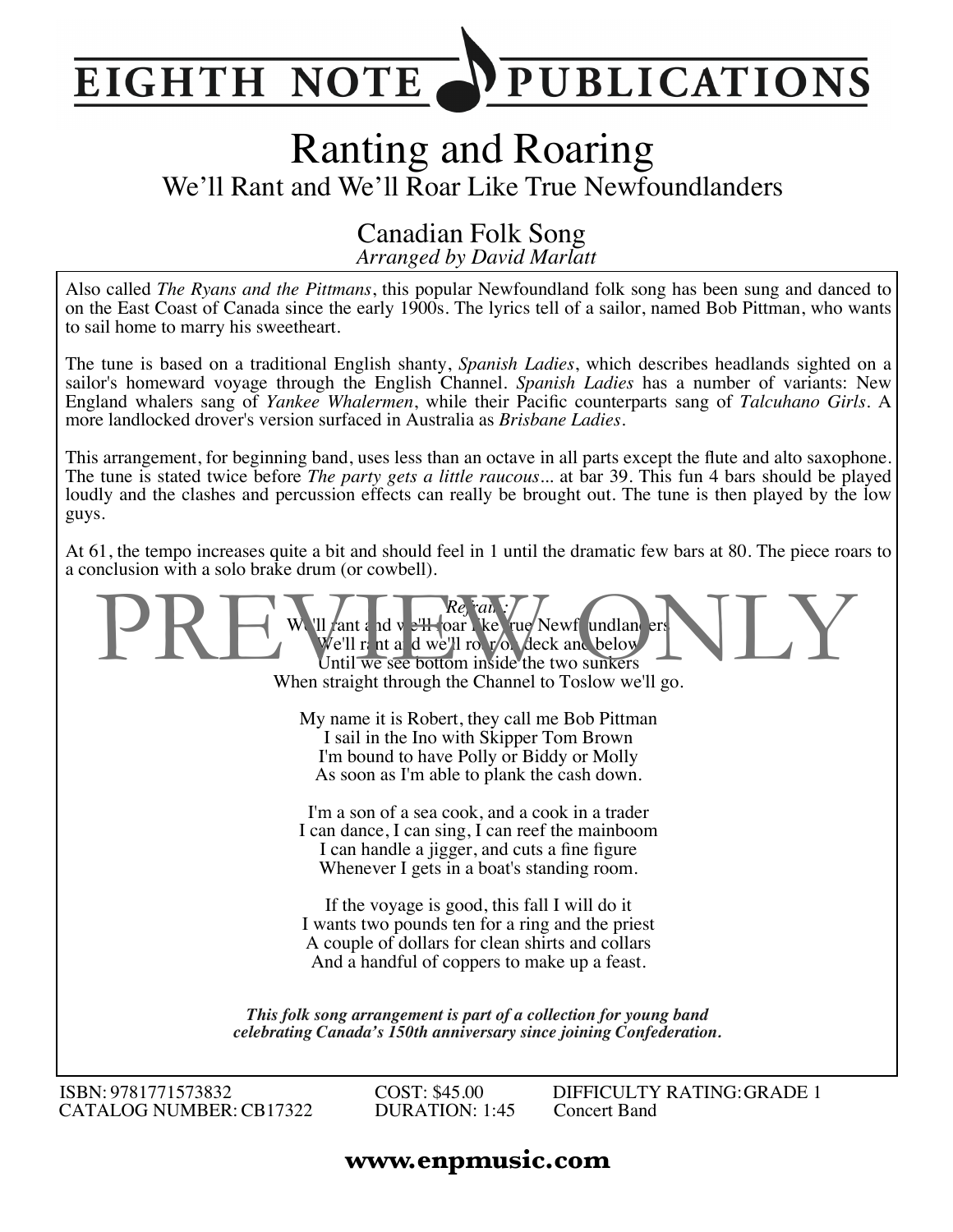

© 2017 **EIGHTH NOTE PUBLICATIONS** www.enpmusic.com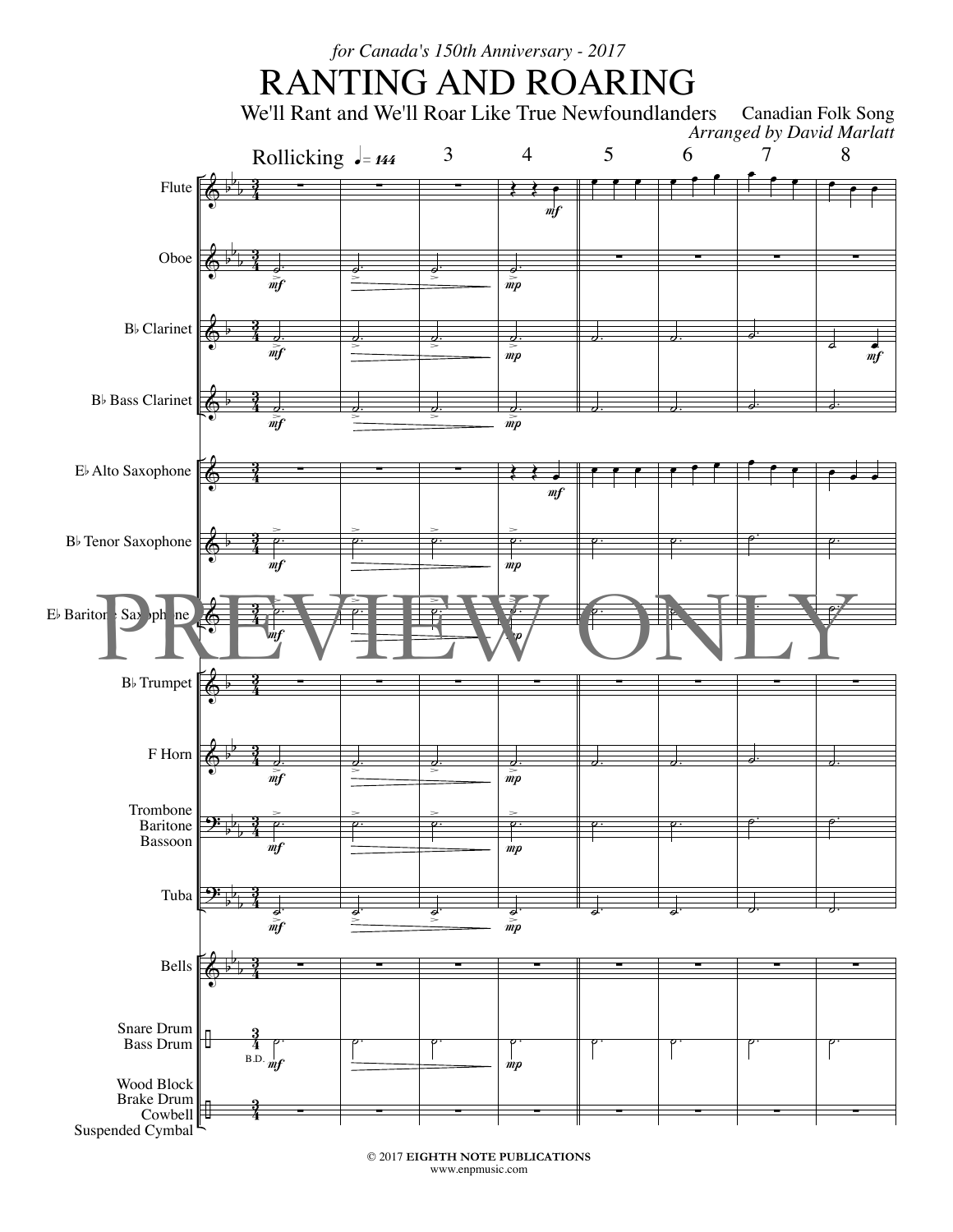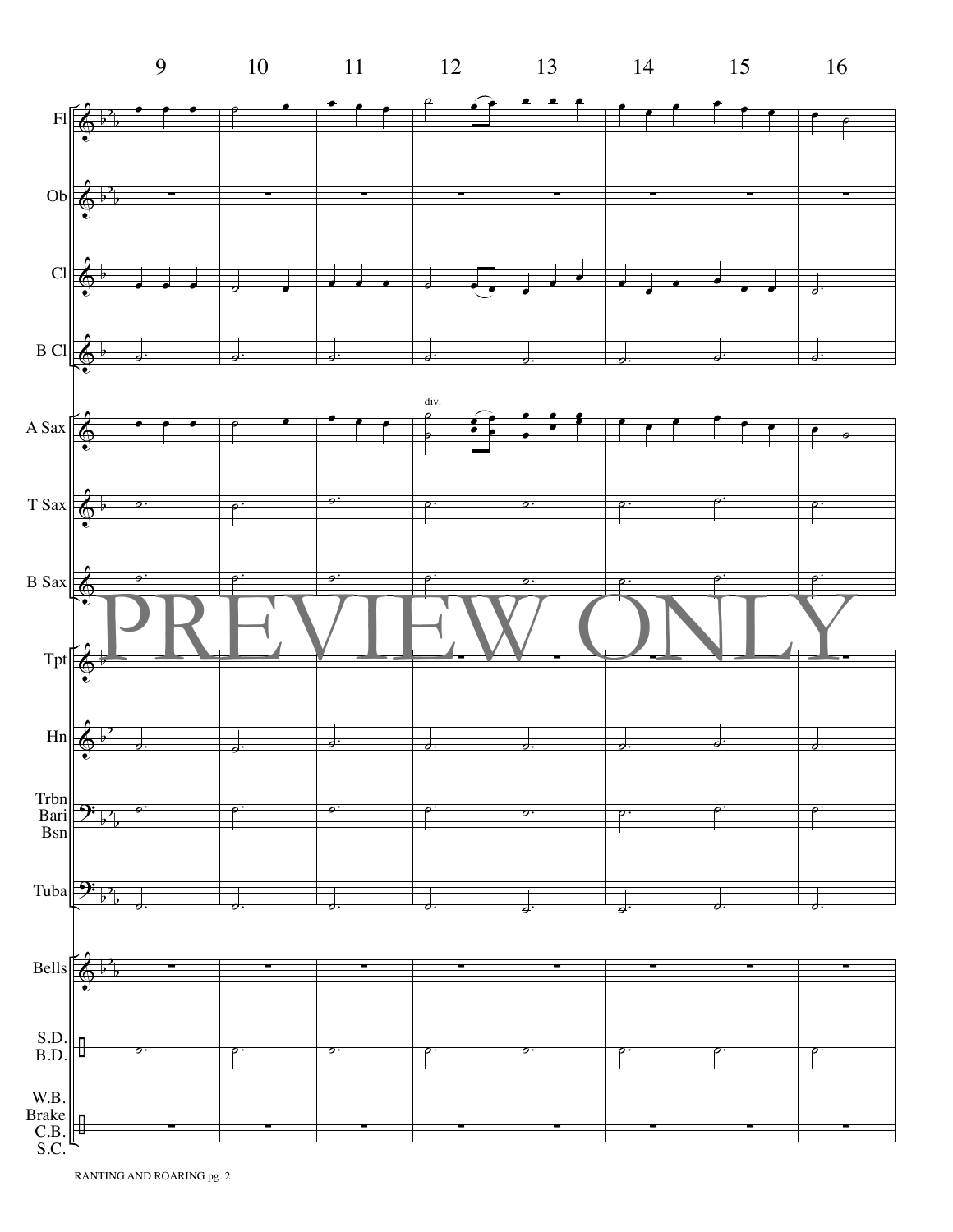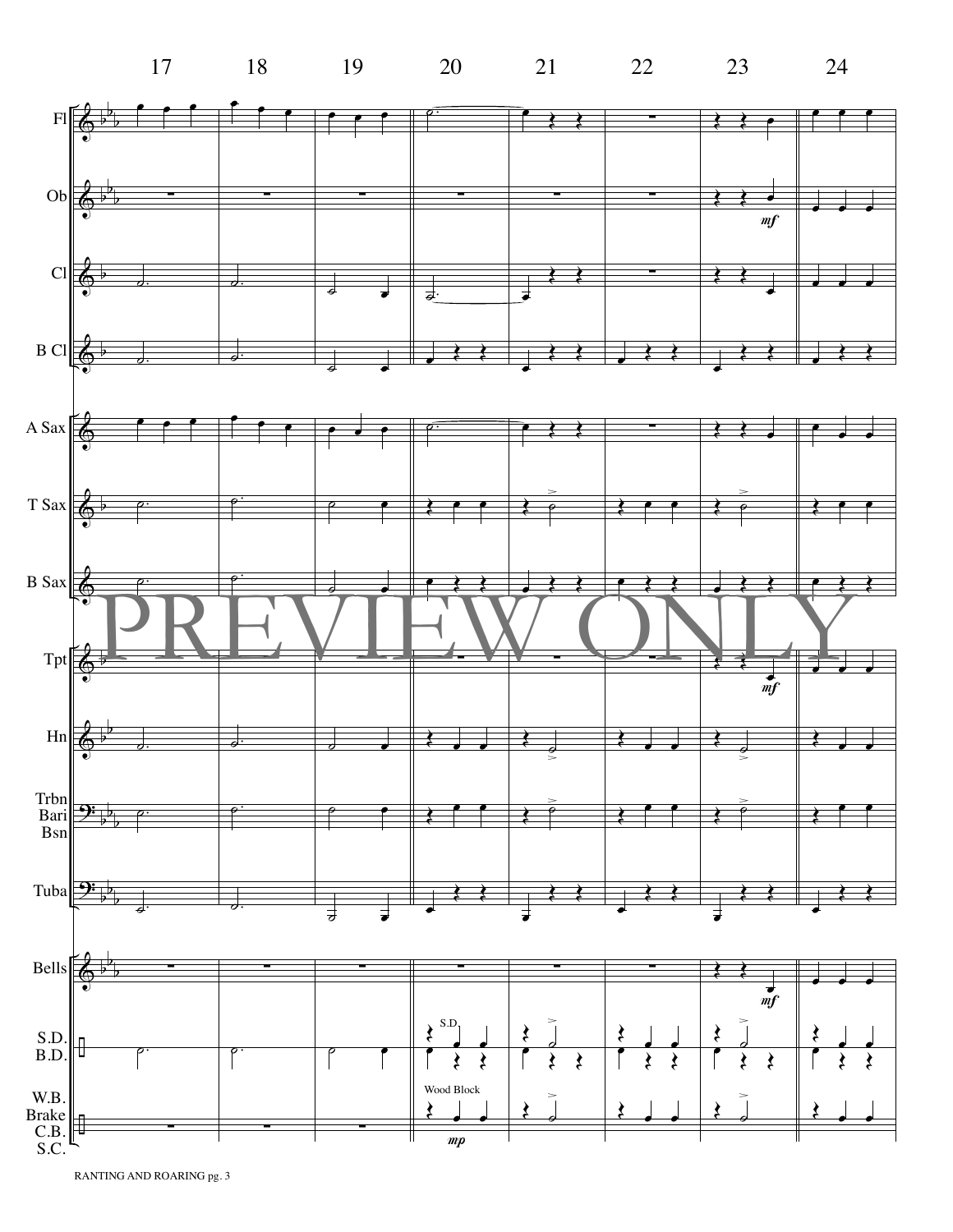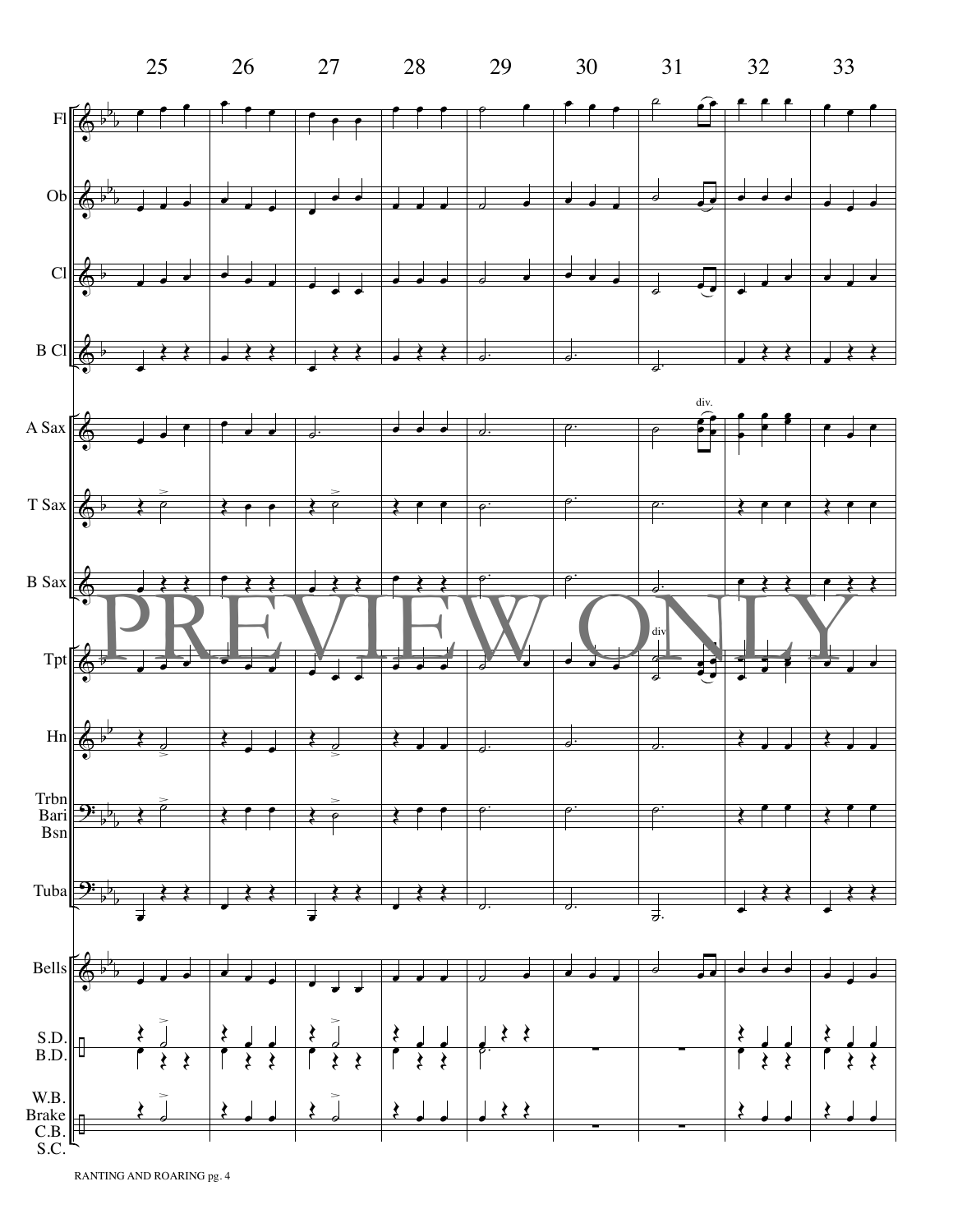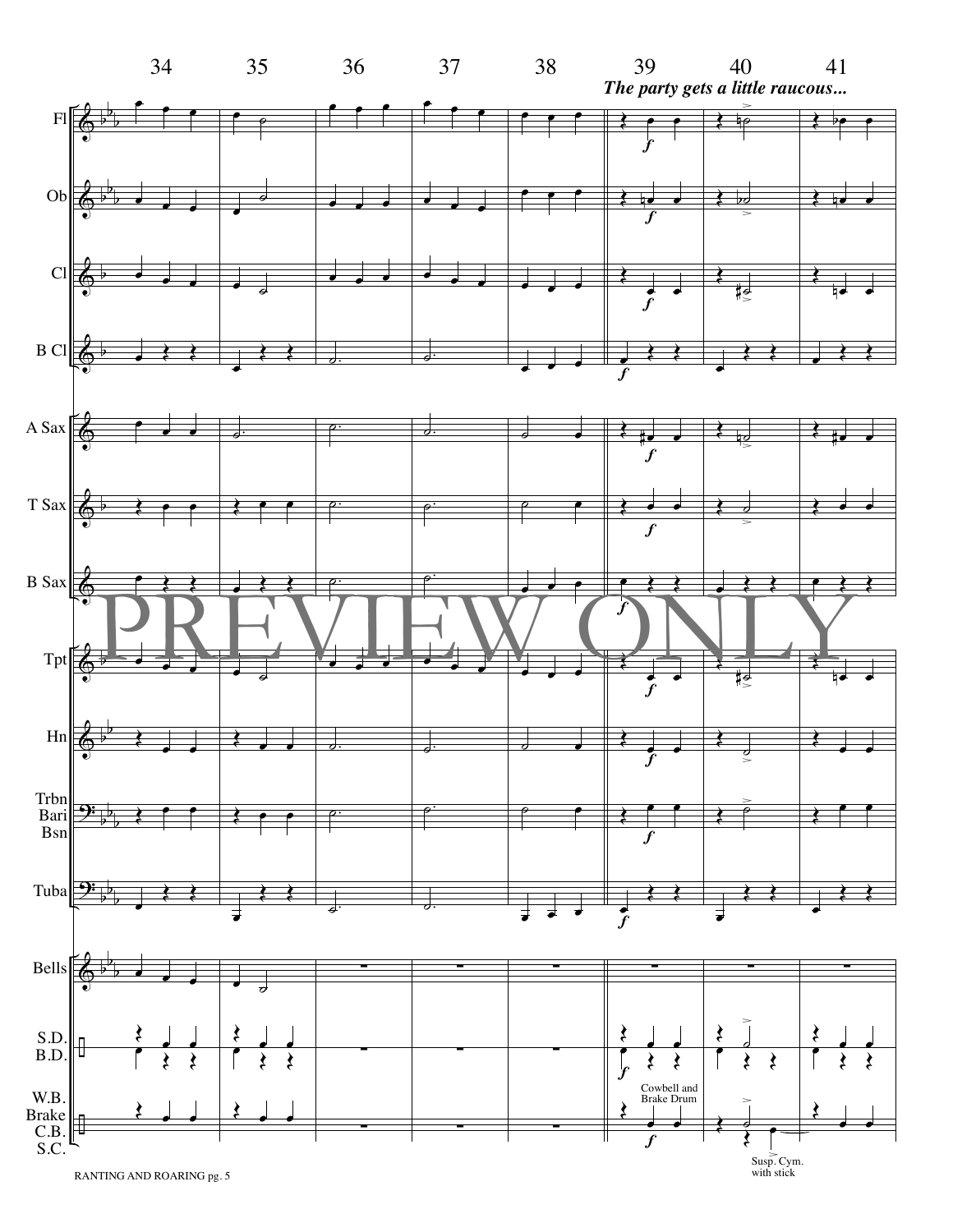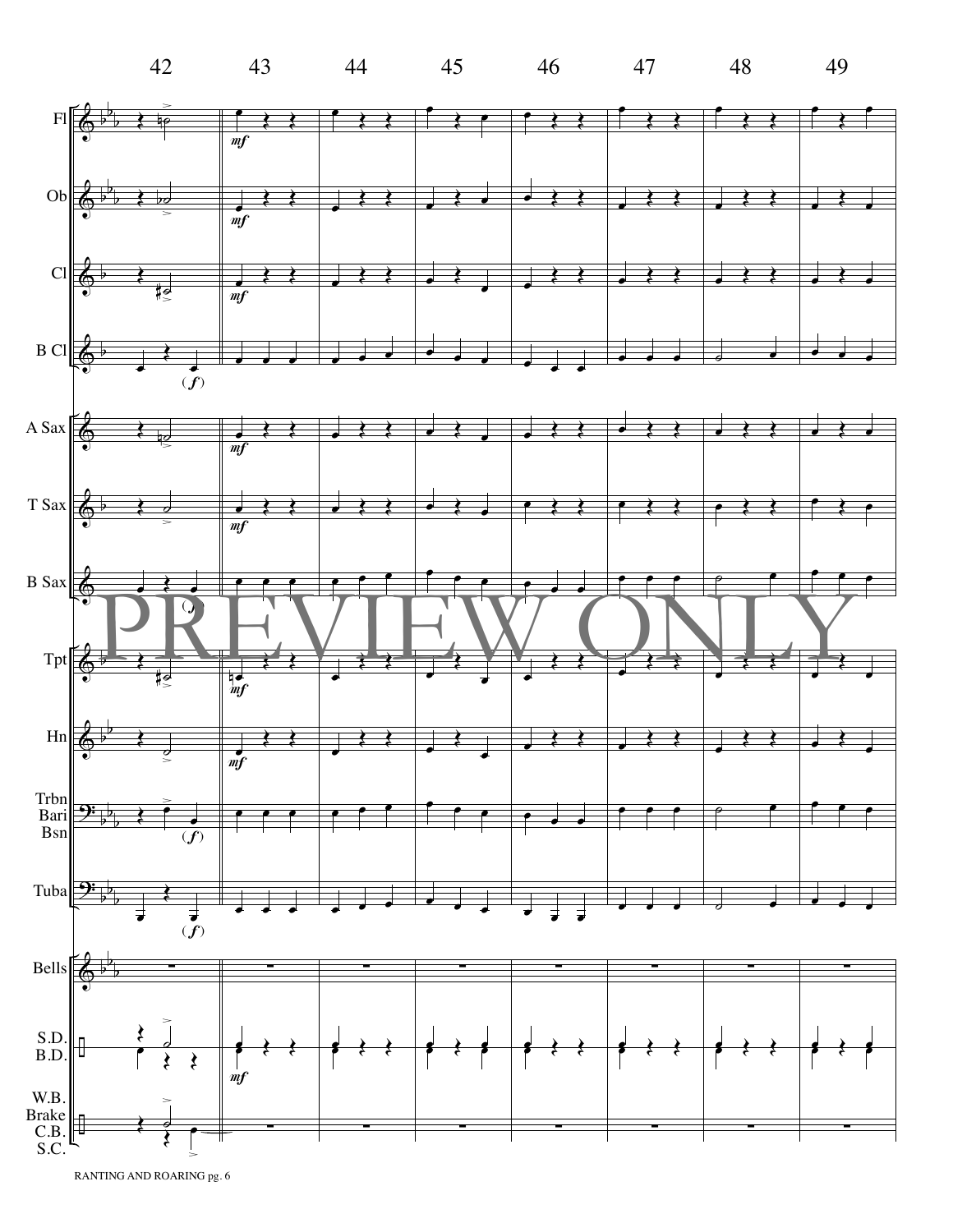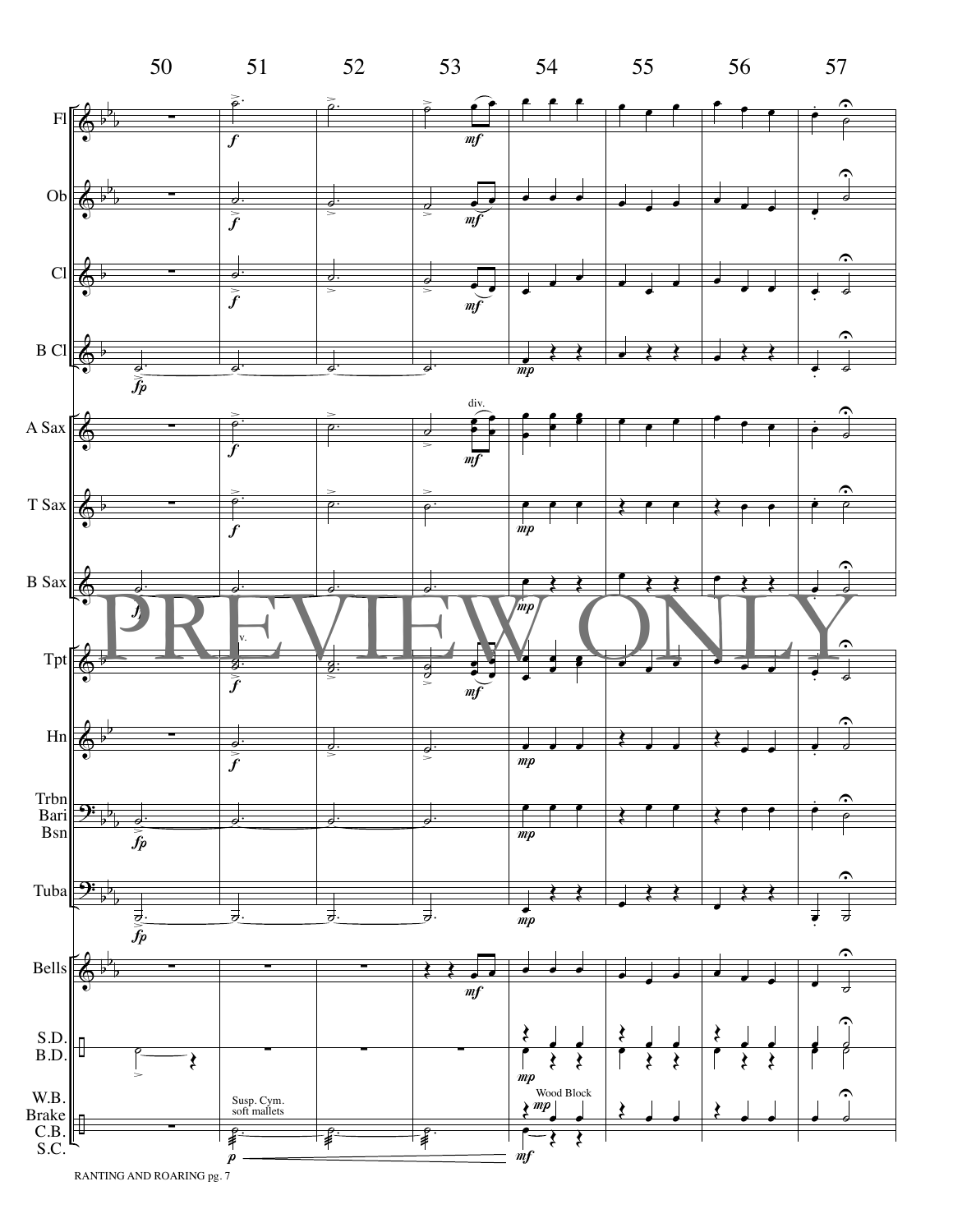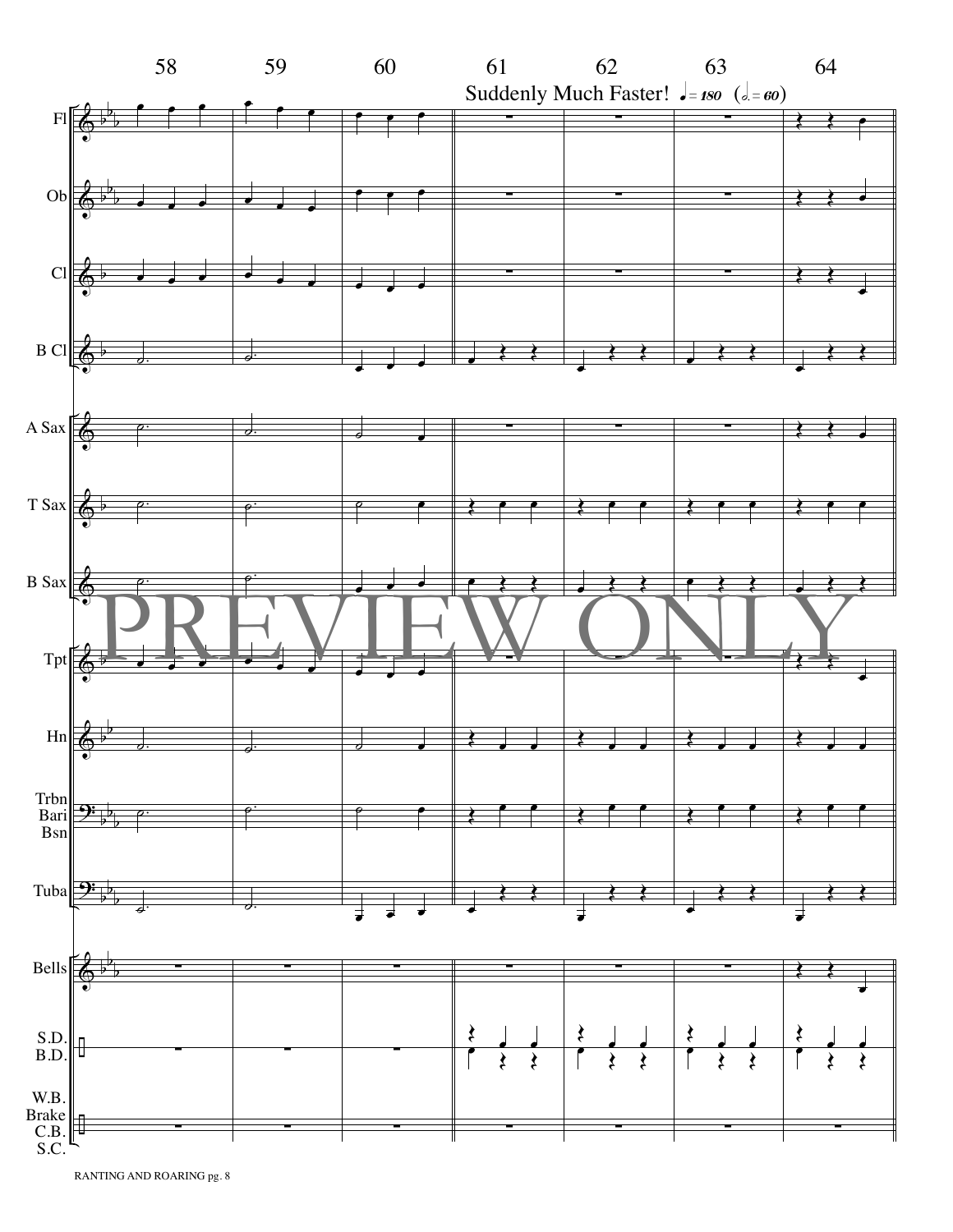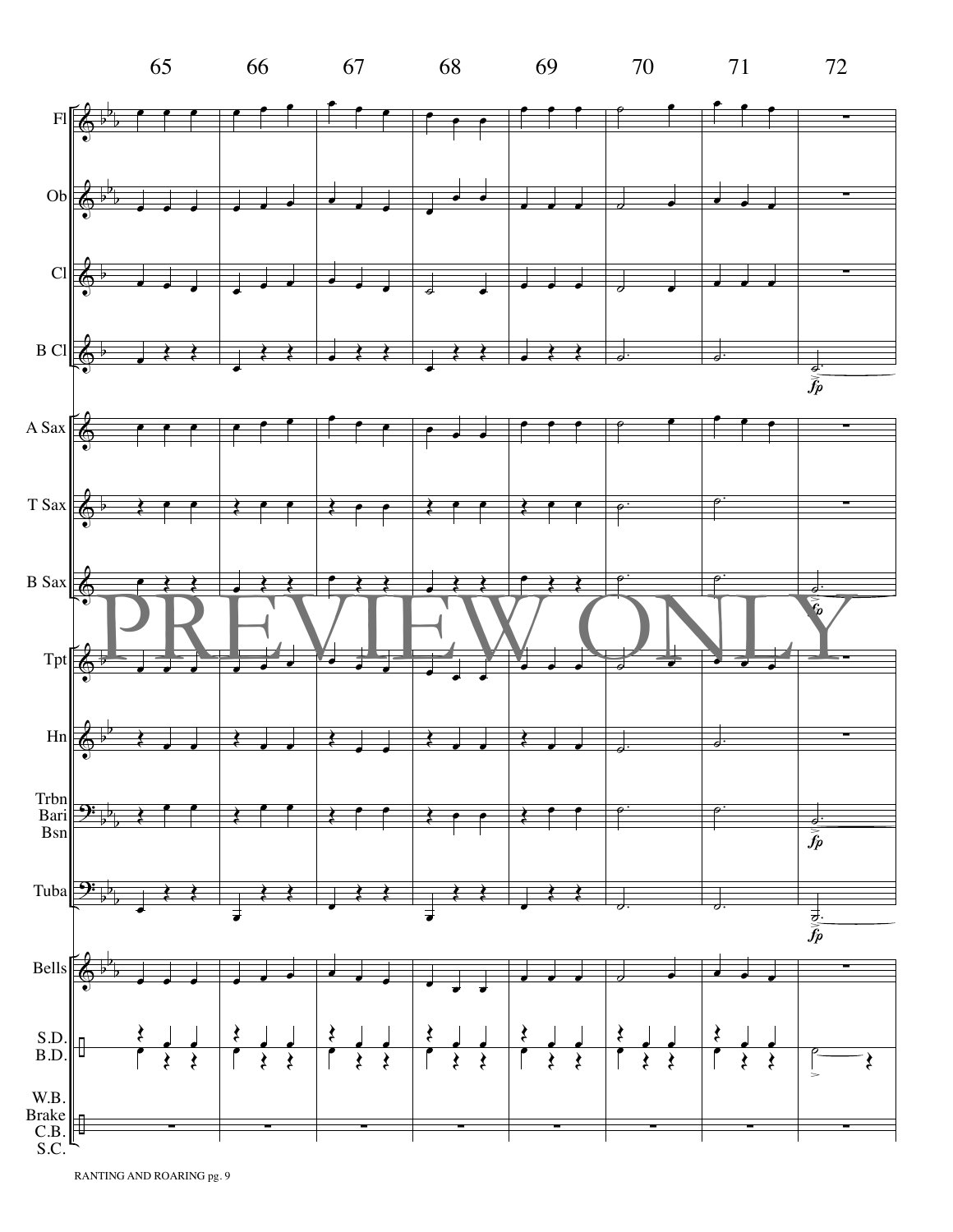